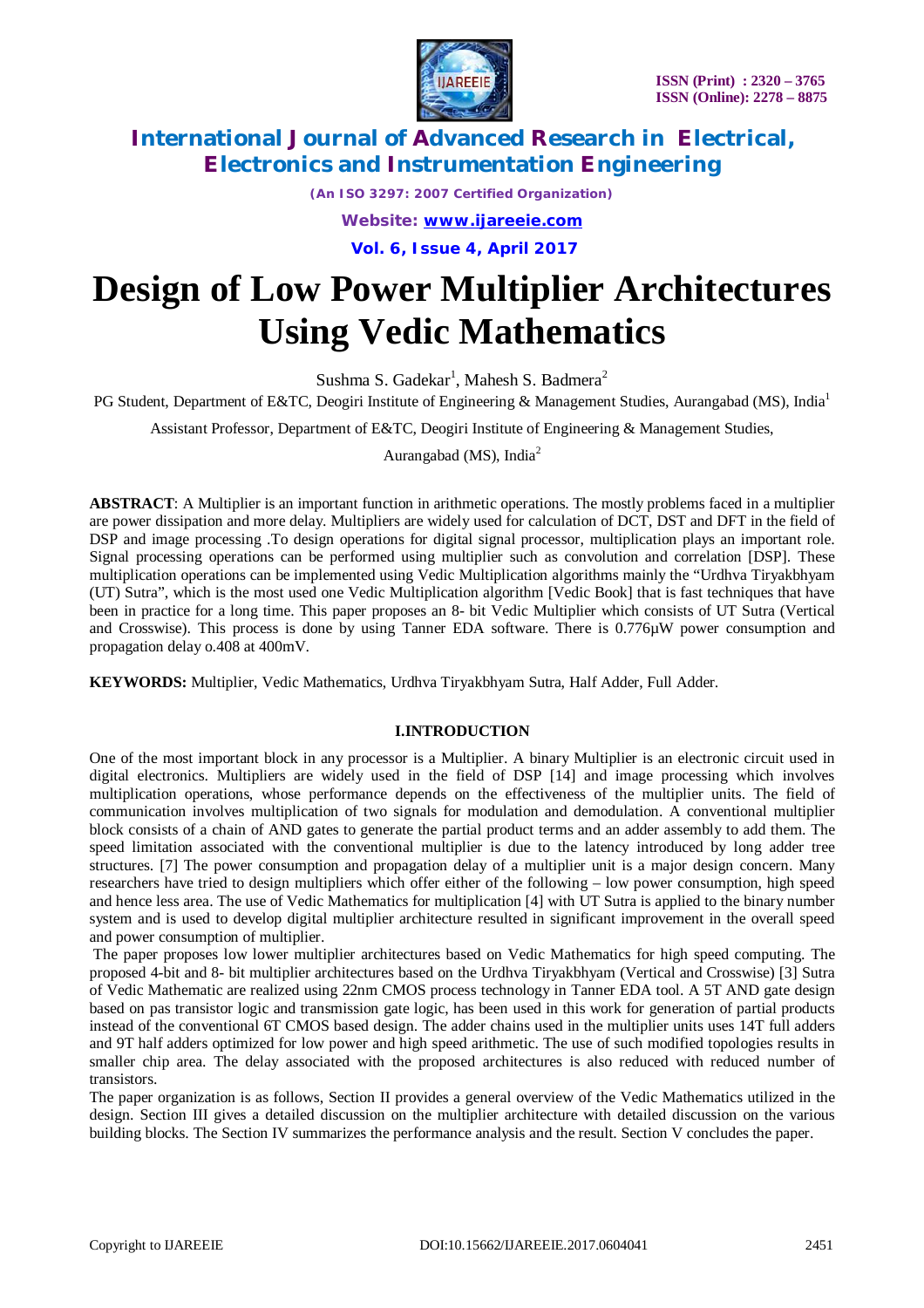

*(An ISO 3297: 2007 Certified Organization)*

*Website: [www.ijareeie.com](http://www.ijareeie.com)*

**Vol. 6, Issue 4, April 2017**

#### **II. URDHVA TIRYAKBHYAM (UT) SUTRA**

Veda means knowledge which is a Sanskrit word. Vedic mathematics provide effective computing methods for high speed arithmetic. Veda is rediscovered by the Jagad Guru Shree Bharti Krishna Tirth Ji Maharaj. According to him the Vedic Mathematics is based on 16- Sutras (algorithm) [3] .

The *Urdhva Tiryakbhyam* (UT) sutras are applicable for all cases of multiplication. The formulae itself is very short and terse, consisting of only one compound word and means "vertically and crosswise". The use of UT sutra for multiplication reduces the latency of a multiplier unit by introducing parallel computing of partial products. The Multiplication for 2-digit decimal numbers multiplication is illustrated in fig.1



Fig. 1 UT based multiplication for 2 digit decimal numbers



Fig. 2 Line diagram for binary multiplication using UT sutra

In decimal number system, this UT sutra is mostly used for multiplication. However it can be extended to execute binary number arithmetic operations. The line diagram of binary multiplication using UT method for 2-bit, 3-bit and 4 bit numbers is as shown in Fig. 2.

The partial product generation as indicated by the vertical and crosswise lines as shown in the figure is primarily an AND operation. The 2-bit multiplication with two inputs A [1:0] and B [1:0] the following expressions are obtained.

| $P0=$ BOAO           | (1) |
|----------------------|-----|
| $C1P1 = BOA1 + B1A0$ | (2) |
| $C2P2 = C1 + B1A1$   | (3) |

Where, B*i*A*j* represents the partial product terms for corresponding bit positions *i* and *j* of the operands. From partial product addition C1 and C2 are the carries generated and C2P2P1P0 is the result of the multiplication. The 4-bit Multiplication, as shown in the line diagram of Fig. 2, can be carried out by using 2-bit Vedic multipliers [5-10 ]. Any 4-bit binary number A can be represented as AhAl where Ah denotes the most significant 2 bit positions and Al is the least significant 2 bit positions. A similar concept is used for the number B which is represented as BhBl. Following the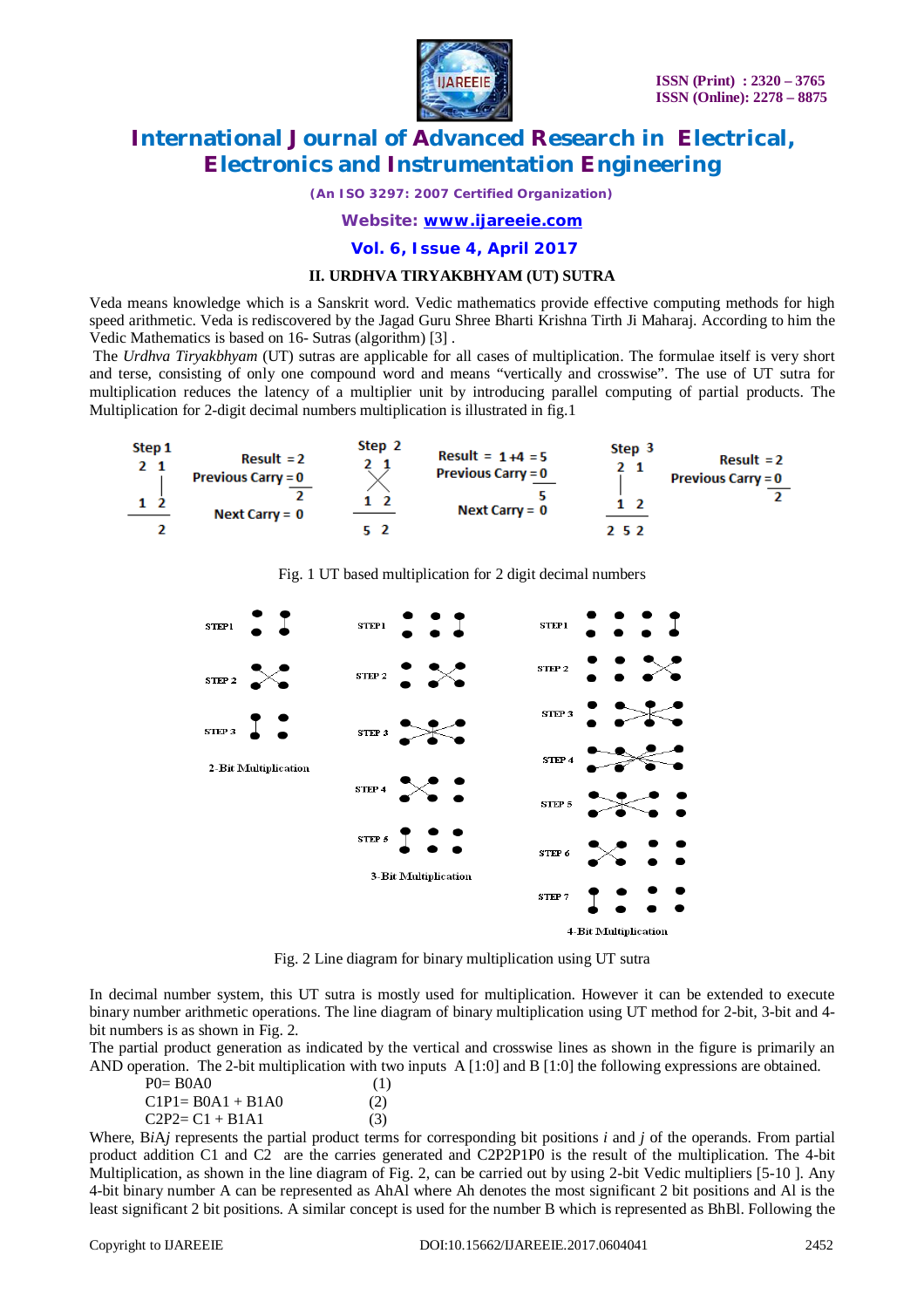

*(An ISO 3297: 2007 Certified Organization)*

*Website: [www.ijareeie.com](http://www.ijareeie.com)*

#### **Vol. 6, Issue 4, April 2017**

same process, two 8-bit binary numbers A and B, represented as AhAl and BhBl respectively, where Ah and Bh are the higher nibbles and Al and Bl are the lower nibbles, can be multiplied using 4-bit multiplier blocks. The line diagram for 8-bit multiplication [13] is provided in Fig. 7.

#### **III. MULTIPLIER ARCHITECTURE**

This paper proposes the multiplier architectures which are based on UT sutra of Vedic mathematics. The partial product generation is realized by 5T pass transistor and transmission gate based AND gates which is described in this paper [2]. The overall on-chip area occupied by the multiplier can be reduced by use of such a modified AND gate design. As the number of AND gates used for partial product generation increases with the word length, the use of this modified design plays a greater role for higher order multipliers (32-bit, 64-bit *etc.*). New full adder and half adder topologies are used in the adder chain, for the proposed multiplier architectures, incorporate that are optimized for low power, high speed and full swing applications. New adder units provides the overall improvement in delay characteristics of the multipliers which addresses the main performance associated with the conventional designs i.e. the latency introduced by the adder assembly. The adder architectures are also discussed below.

#### *A. AND Gate*

In this paper a 5T based AND gate, given in Fig. 3, is utilized for the partial product generation. The pass transistor logic and transmission gate based logic is utilized for designing AND gate [ ]. It is basically a multiplexer based approach which implies the output A AND B, with any arbitrary operands A and B, is same as B for A being equal to logic 1 and is grounded for A being logic 0. The design makes use of one less (i.e. 5) transistors as compared to the conventional 6T based CMOS design and hence results in a reduction of the overall on chip area requirement of the complete multiplier architecture. An 8-bit binary multiplier uses 64 AND gates for partial product generation and thus the use of the new AND gate topology brings down the number of transistors by 64 per each multiplier unit. However, the use of such designs does not affect the delay characteristics significantly as the partial product generation is performed.



Fig.3 Modified AND gate design

#### *B. Half Adder*

A 9T half adder block used in this paper ensures that high speed, low power and full swing arithmetic can be achieved with this design. As shown in Fig. 3, the topology uses a 5T AND gate for carry generation while the sum generation unit comprises of a 4T XOR gate. The smaller power dissipation along with an improved delay characteristic can be achieved by using the smaller transistor count which ensures a compact design. The full swing output logic realization enables the topologies to be used in cascaded arrangements efficiently without the need of any additional swing restoring buffer units.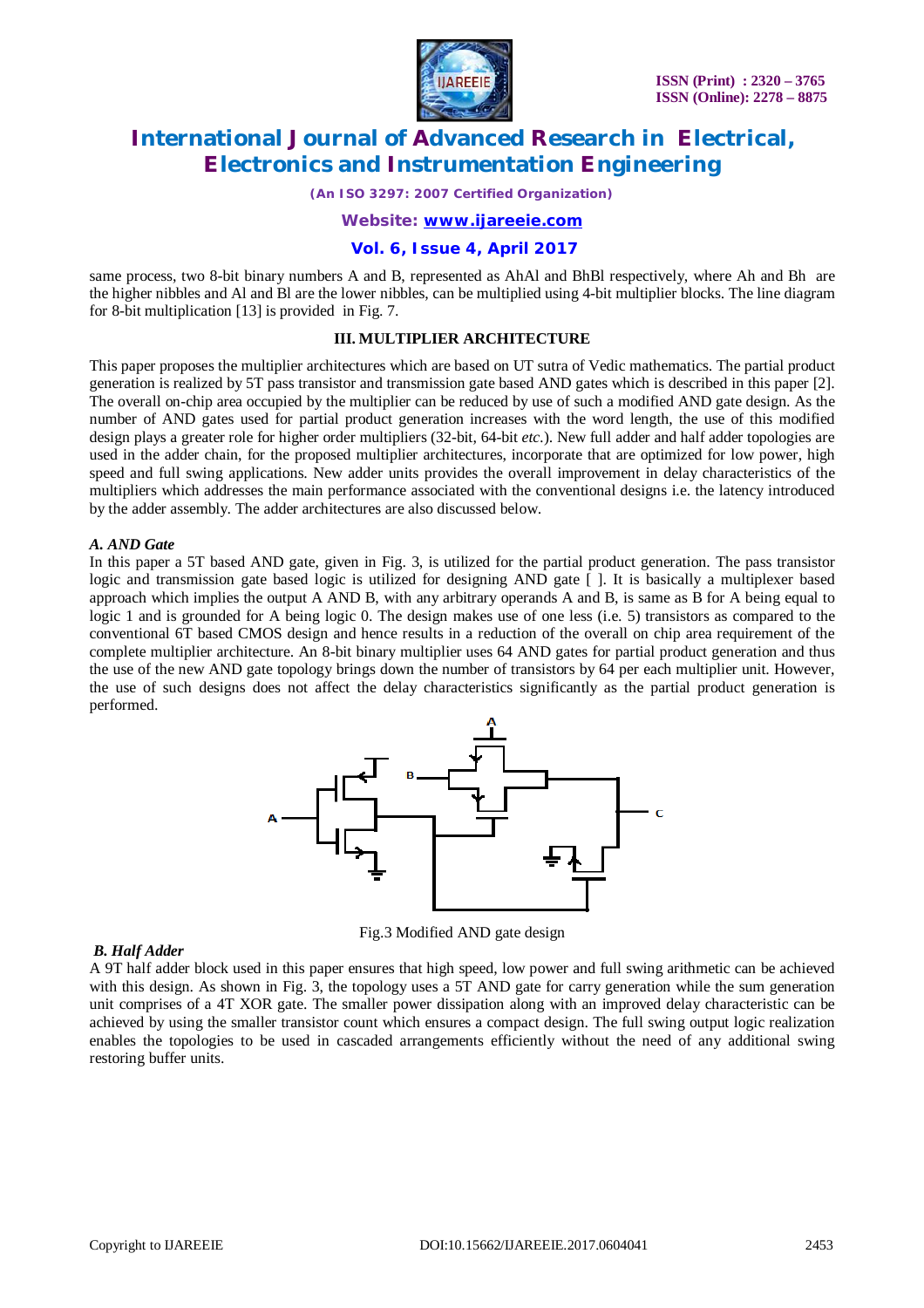

*(An ISO 3297: 2007 Certified Organization)*

*Website: [www.ijareeie.com](http://www.ijareeie.com)*

**Vol. 6, Issue 4, April 2017**



### *C. Full Adder*

Fig. 4 Half Adder design

The speed of a multiplier block is essentially limited due to the latency introduced by the adder assembly incorporated in it for adding the partial products. The use of conventional adder architectures for realizing these long adder chains would not suffice the need of high speed computing of the modern day signal processors because of the large propagation delay and high power consumption associated with them [ ]. Hence there is a need to use new full adder architectures that could ensure high speed and low power arithmetic  $\lceil \cdot \rceil$ . The 14T topology  $\lceil \cdot \rceil$ , presented in Fig. 6, is basically a multiplexer based architecture that ensures full swing output voltages at both sum and carry-out terminals. The compact design and smaller transistor count associated with this topology provides significant improvement in the performance of the adder chains embedded in the multiplier. The inherent full swing based adder architecture also eliminates the need of additional swing restoring buffer units and is suitable for cascaded arrangements (as carry save adder blocks as used in this work). The low power dissipation associated with the adder topology essentially reduces the overall power consumption of the multiplier unit and ensures a power efficient high speed computing.





### *D. 2-bit Vedic Multiplier Architecture*

The UT based 2-bit Vedic multiplier presented in this work is designed with the use of four AND gates for partial product generation and two half adders to realize the required addition process. The overall propagation delay associated with the design can be calculated as one AND gate delay (because all the AND gates are used for a parallel computation of the partial products) plus two half adder delays. The overall performance of the multiplier is improved because of the high speed adder architectures and the modified AND gate topology, significantly. The topology, shown in Fig. 6, is a 38T design.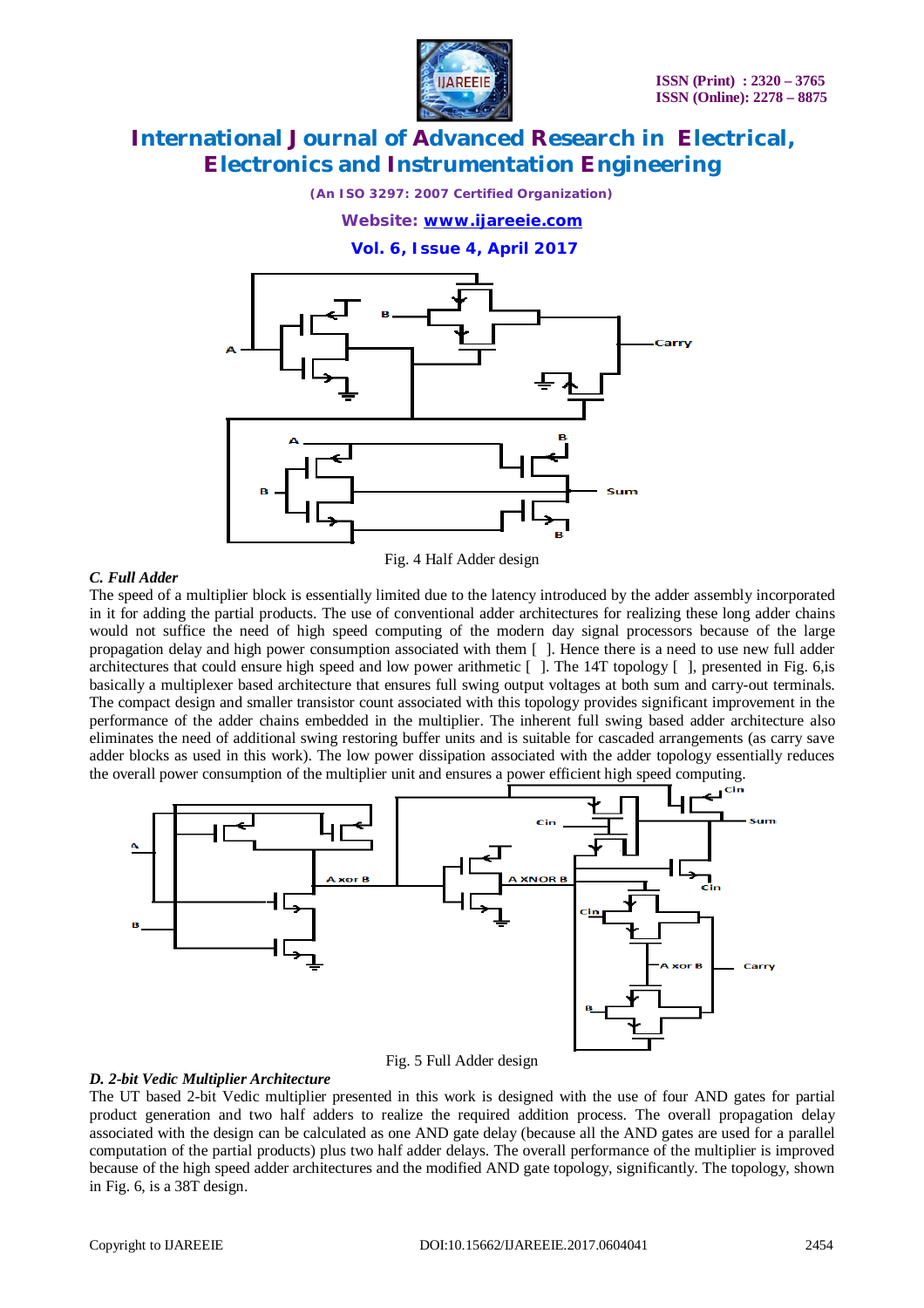

*(An ISO 3297: 2007 Certified Organization)*

#### *Website: [www.ijareeie.com](http://www.ijareeie.com)*

**Vol. 6, Issue 4, April 2017**



Fig. 6 UT based 2-bit Multiplier Architecture

#### *E. 4-bit Vedic Multiplier Architecture*

4-bit binary multiplier based on the Vedic mathematics can be realized using the Urdhva Tiryakbhyam sutra as explained in the line diagram of Fig. 2. All the partial products are generated using a chain of AND gates. The 4-bit binary multiplier can be realized using 2-bit multiplier method. . The paper proposes a novel architecture to implement such a design. This UT based architecture, as shown in Fig. 7, uses four 2×2 Vedic multiplier units which ensure a parallel computing approach. Several adder blocks are incorporated in the proposed architecture for addition of the intermediate results generated from the 2-bit multiplier blocks. In this architecture, two 4-bit carry save adder arrangements and one 4-bit vector merging adder are used. The compactness of the design can be incorporated by reducing the hardware requirement; hence the proposed topology ensures an improved performance. The use of high speed and power efficient adder units also provides a significant improvement in the propagation delay and the power dissipation. After one 2-bit Vedic multiplier delay, the least significant two bits of the output are stable whereas the most significant bit of the result is obtained after a larger delay. The exact propagation delay can be calculated as one 2 bit multiplier delay plus two full adder delays (due to the Carry Save MSB. The ripple carry adder is realized with an assembly of four full adders (14T).



#### *F. 8-bit Vedic Multiplier Architecture*

The UT based 8-bit Vedic multiplier presented in this work is as shown in Fig. 8.Design is implemented with four 4×4 multiplier blocks and several adder to realize the proposed topology. The design, presented in Fig.8, is a carry save architecture based on the UT sutra for improvement in overall speed of the topology. Two 8-bit inputs A [7:0] and B [7:0] are multiplied to generate a 16-bit output P [15-0]. The latency is reduced by using adder blocks in the design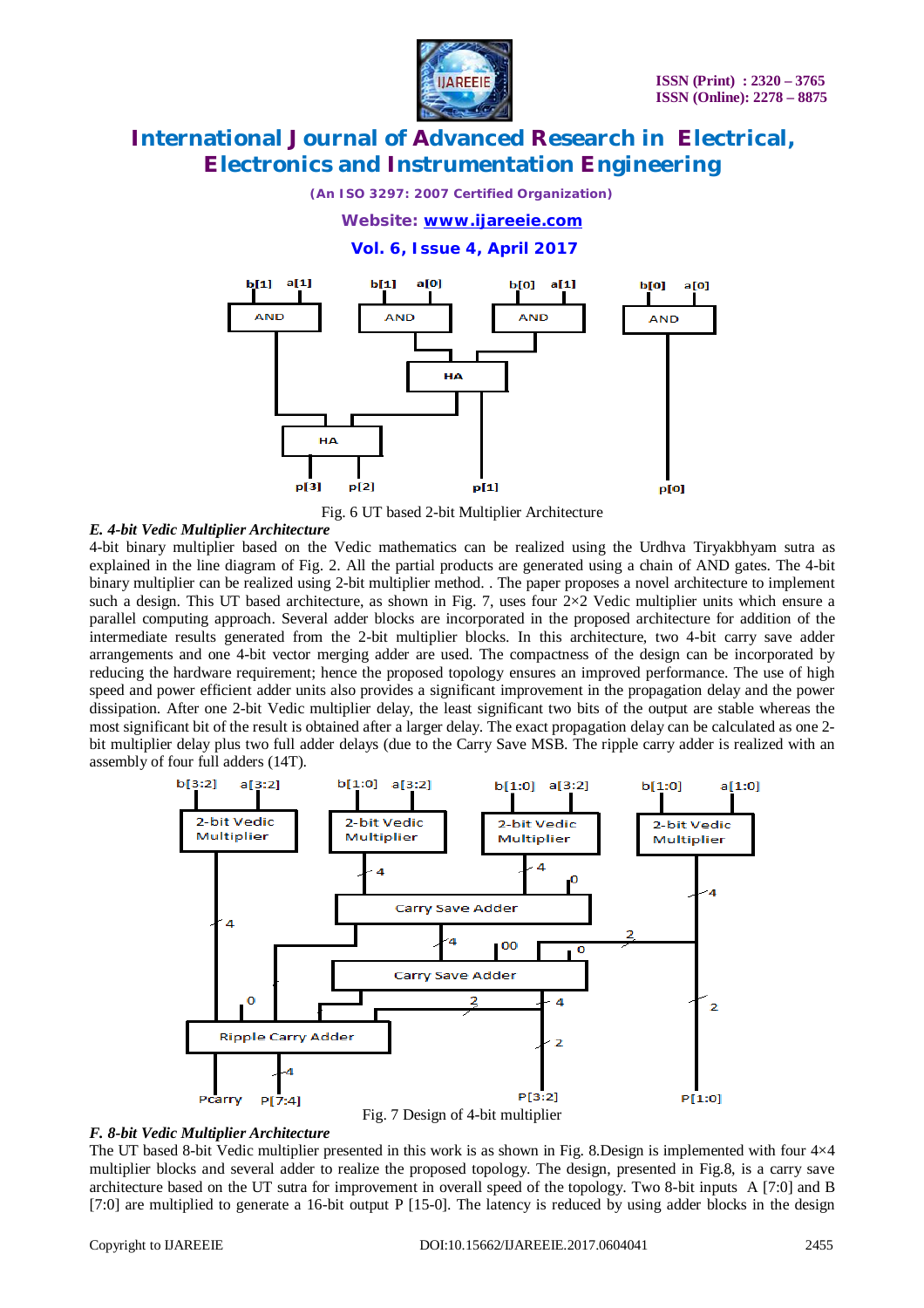

*(An ISO 3297: 2007 Certified Organization)*

*Website: [www.ijareeie.com](http://www.ijareeie.com)*

### **Vol. 6, Issue 4, April 2017**

which are used in a carry save arrangement. The overall propagation delay of the architecture can be estimated as one 4×4 multiplier delay, full adder delays and the delay introduced by the 8-bit ripple carry adder in the final addition stage. The transistor count associated with this design is reduced; however the hardware complexity is justified as it results in an improved performance. The 4-bit multipliers used in the proposed architecture are UT based 4-bit Vedic multipliers as shown in Fig. 6. It can be seen in Fig. 7 that some of the inputs to the carry save adder blocks are given as zero so that uniform bit-lengths for all the inputs to a particular carry save adder stage can be achieved.



Fig. 8 Design of 8-bit multiplier based on UT sutra

### **IV. PERFORMANCE ANALYSIS**

Performance analysis of the multiplier topologies presented in this paper is performed using the Tanner EDA tool, in 22nm CMOS process technology. The schematics views of the topologies are available at a power supply of 0.4 volt, to analyze the power consumption and overall operating speed. The results obtained are compared between different architectures and the proposed architectures. The results are given in TABLE I-III. TABLE I gives the transistor count associated with the topologies. The use of modified designs for the AND gate ,the half adder and the full adder units provides the overall reduction in area of the multiplier architectures as these topologies utilize less number of transistors as opposed to the conventional designs.. TABLE II lists the propagation delays and power consumptions associated with the proposed designs, both for the schematic.

| TABLE I. Transistor Count and Layout Area |  |  |
|-------------------------------------------|--|--|
|-------------------------------------------|--|--|

| Name of the topology                    | <b>Transistor count</b> |
|-----------------------------------------|-------------------------|
| 4-bit Multiplier of [4]                 | 320                     |
| 4-bit Multiplier of proposed Multiplier | 320                     |
| 8-bit Multiplier of [4]                 | 1648                    |
| 8-bit Multiplier of proposed Multiplier | 1616                    |

A comparative analysis of propagation delays and power dissipation of different existing 8-bit multiplier architectures reported in the literature with the proposed architecture is presented in TABLE III. The comparison indicates that with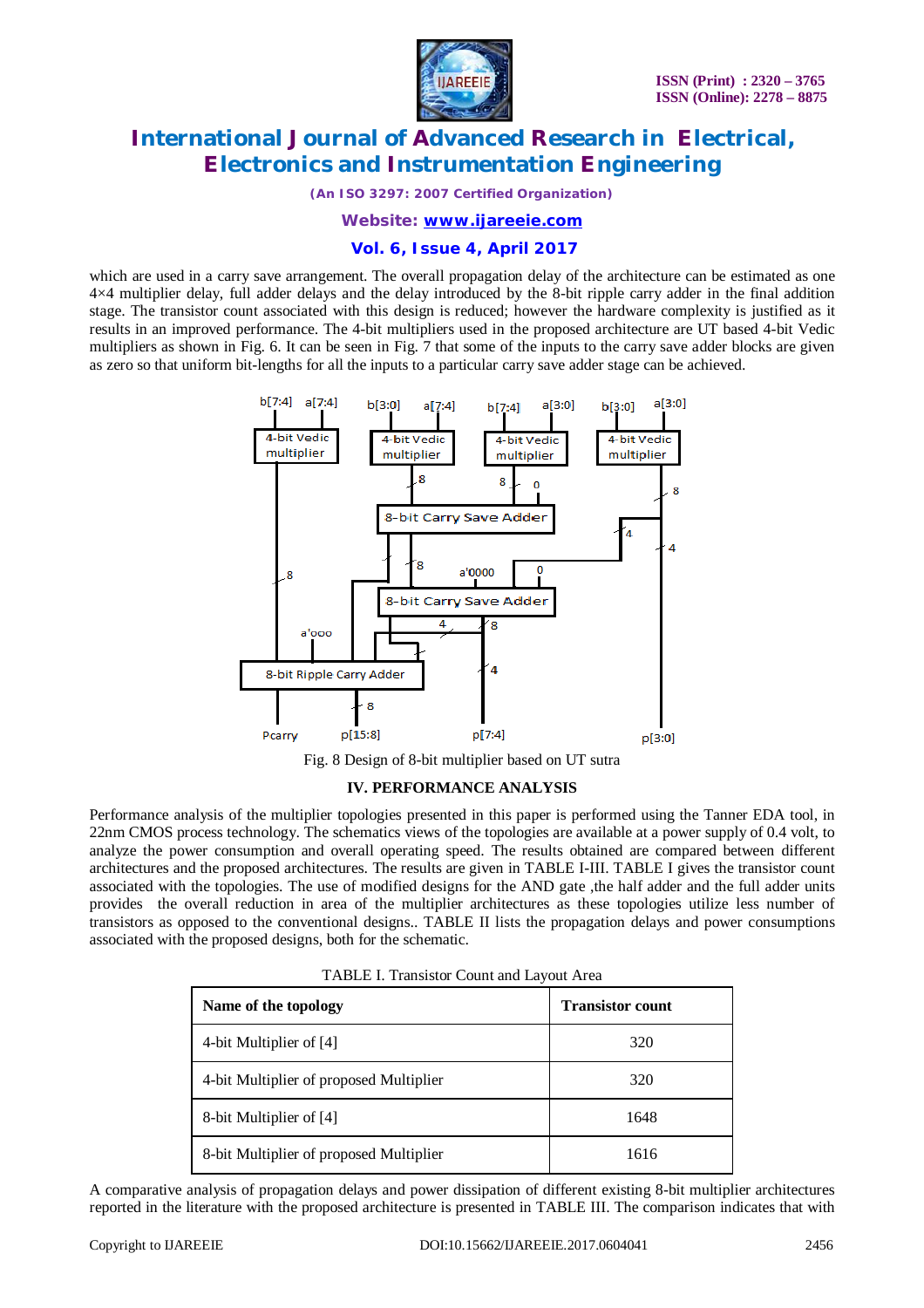

*(An ISO 3297: 2007 Certified Organization)*

*Website: [www.ijareeie.com](http://www.ijareeie.com)*

### **Vol. 6, Issue 4, April 2017**

respect to the different existing multiplier algorithms and architectures, the proposed design offers improved speed at considerably smaller power consumption with 0.4 volt power supply.

TABLE II. Propagation Delay and Power Consumption of different multiplier topologies

| Name of the topology         | <b>Propagation Delay (in ns)</b> | Power Consumption $(in \mu W)$ |
|------------------------------|----------------------------------|--------------------------------|
| 4-bit Multiplier of [4]      | 0.268                            | 0.842                          |
| 4-bit Multiplier of proposed | 0.019                            | 0.134                          |
| Multiplier                   |                                  |                                |
| 8-bit Multiplier of [4]      | 0.635                            | 7.460                          |
| 8-bit Multiplier of proposed | 0.408                            | 0.776                          |
| Multiplier                   |                                  |                                |

#### TABLE III. Performance Comparison

| Name of the topology      | <b>Power Supply</b> | <b>Propagation Delay</b> | <b>Power Consumption</b> |
|---------------------------|---------------------|--------------------------|--------------------------|
|                           | in V                | (in ns)                  | $(in \mu W)$             |
| Proposed 8-bit Multiplier | 0.4                 | 0.408                    | 0.776                    |
| $\left[4\right]$          |                     | 0.635                    | 7.460                    |
| [6]                       | $\qquad \qquad -$   | 21.5                     | $- -$                    |
|                           | $\qquad \qquad -$   | 22.216                   | $- -$                    |
| $\lceil 12 \rceil$        | --                  | 18.532                   | --                       |
| $\left[13\right]$         | $2.5$ to 5          | 14.13sec                 | 9.386e-2                 |

#### **V.CONCLUSION**

The paper presents new topologies for 4-bit and 8-bit multipliers based on UT sutra of Vedic mathematics. The topologies are realized in 22 nm CMOS process technology in Tanner EDA tool and the performance analysis is performed using several test inputs with a power supply of 0.4 Volt. The multiplier designs proposed in this paper provides improvement in propagation speed and power consumption and the improvement in performance is achieved due to the new UT based architecture with fewer number of adder units. The designs provide less power consumption and high speed computing with the use of low power and high speed adder blocks.

#### **REFERENCES**

[1] Tanner EDA Tutorial

[2] J. M. Rabaey, A. Chandrakasan and B. Nikolic, " Digital integrated circuits-A design perspective", second edition, PHI Learning Pvt. Ltd.

[3] Swami Bharati Krisna Tirthaji Maharaja, "Vedic mathematics", original edition, Motilal Banarasidass publishers.

[4] Suryasnata Tripathy, L B Omprakash, Sushanta K. Mandal, B S Patro, "Low Power Multiplier Architectures Using Vedic mathematics in 45nm Technology for High Speed Computing" International Conference on Communication, Information & Computing Technology, 2015 IEEE. [5] G. Ganesh Kumar, V. Charishma, "Design of High Speed Vedic Multiplier using Vedic Mathematics Techniques" International Journal of

Scientific and Research Publication, Volume 2, Issue 3 March 2012

[6] Garima Rawat, Khyati Rathore, Siddharth Goyal, Shefali Kala and Poornima Mittal, "Design & Analysis of ALU: Vedic Mathematics Approach", IEEE International Conference on Computing, Communication and Automation, 2015.

[7] K. Mounika, A. Damodar Reddy, "A Comparative Analysis of Multiplier Topologies using Different Vedic Sutras", International Journal of Engineering Research & Technology, Vol. 1 Issue 6 August- 2012.

[8] Emjala Divya, Y. David Solomonraju, "An Efficient Design of Vedic Multiplier using Pass Transistor Logic", International Journal & Magazine of Engineering, Technology, Management and Research, A Peer Reviewed Open Access International Journal, Vol. 3, Issue 6, 2016.

[9] Suraj A. Dafe, Suraj A. Bhagat, "Design of High Speed Vedic Multiplier using Vedic Mathematics Techniques, "International Journal of Emerging Research in Management & Technology, Vol. 4 Issue 3 March 2015.

[10] P. Sreenivasa Rao, Mr .C. Md .Aslam, "Design of Complex Multiplier with High Speed ASIC Using Vedic Mathematics", International Journal of Engineering Research & Technology, Vol. 1, Issue 6, August 2012.

[11] B. Keerthi Priya, Manoj Kumar, "**A** Novel Low Power Vedic Multiplier using Modified GDI Technique in 45nm Technology", International Journal of Innovative Research in Computer and Communication Engineering, Vol. 3, Issue 11, November 2015.